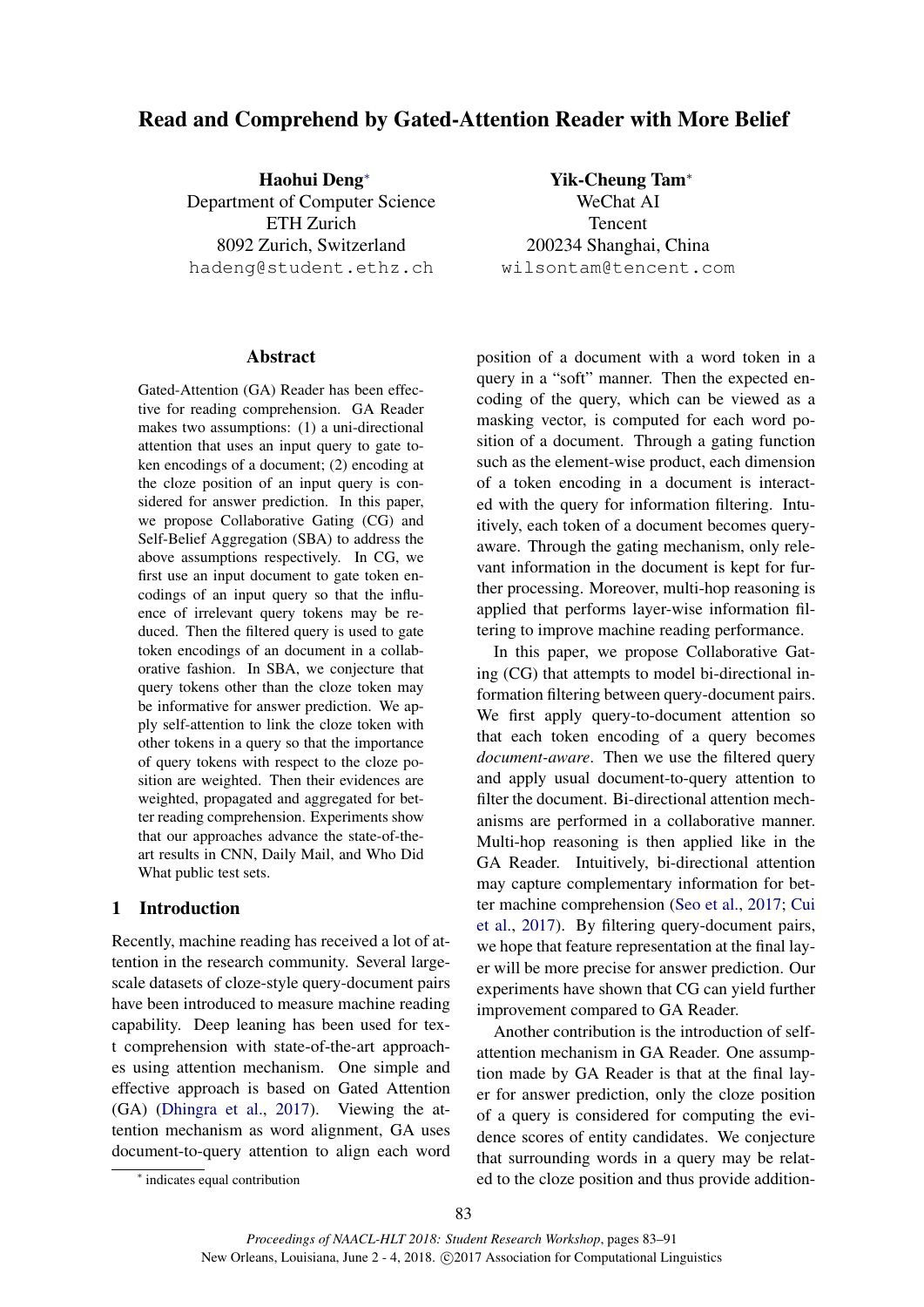al evidence for answer prediction. Therefore, we employ self-attention to weight each token of the query with respect to the cloze token. Our proposed Self-Belief Aggregation (SBA) amounts to compute the expected encoding at the cloze position which can be viewed as evidence propagation from other word positions. Then similarity scores between the expected cloze token and the candidate entities of the document are computed and aggregated at the final layer. Our experiments have shown that SBA can improve machine reading performance over GA Reader.

This paper is organized as follows: In Section 2, we briefly describe related work. Section 3 gives our proposed approaches to improve GA Reader. We present experimental results in Section 4. In Section 5, we summarize and conclude with future work.

# 2 Related Work

The cloze-style reading comprehension task can be formulated as: Given a document-query pair  $(d, q)$ , select  $c \in C$  that answers the cloze position in  $q$  where  $C$  is the candidate set. Each candidate answer c appears at least once in the document d. Below are related approaches to address reading comprehension problem.

Hermann et al. (2015) employed Attentive Reader that computes a document vector via attention using q, giving a joint representation  $q(d(q), q)$ . In some sense,  $d(q)$  becomes a queryaware representation of a document. Impatient Reader was proposed in the same paper to model the joint representation but in a incremental fashion. Stanford Reader (Chen et al., 2016) further simplified Attentive Reader with shallower recurrent units and a bilinear attention. Attention-Sum (AS) Reader introduced a bias towards frequently occurred entity candidates via summation of the probabilities of the same entity instances in a document (Kadlec et al., 2016). Cui et al. (2017) proposed Attention-over-Attention (AoA) Reader that employed a two-way attention for reading comprehension. Multi-hop architecture for text comprehension was also investigated in (Hill et al., 2016; Sordoni et al., 2016; Shen et al., 2017; Munkhdalai and Yu, 2017; Dhingra et al., 2017). Kobayashi et al. (2016) and Trischler et al. (2016) built dynamic representations for candidate answers while reading the document, sharing the same spirit to GA Reader (Dhingra et al., 2017) where token encod-

ings of a document become query-aware. Brarda et al. (2017) proposed sequential attention to make the alignment of query and document tokens context-aware. Wang et al. (2017a) showed that additional linguistic features improve reading comprehension.

Self-attention has been successfully applied in various NLP applications including neural machine translation (Vaswani et al., 2017), abstractive summarization (Paulus et al., 2017) and sentence embedding (Lin et al., 2017). Self-attention links different positions of a sequence to generate a structural representation for the sequence. In reading comprehension literature, self-attention has been investigated. (Wang et al., 2017b) proposed a Gated Self-Matching mechanism which produced context-enhanced token encodings in a document. In this paper, we have a different angle for applying self-attention. We employ selfattention to weight and propagate evidences from different positions of a query to the cloze position to enhance reading comprehension performance.

### 3 Proposed Approaches

To enhance the performance of GA Reader, we propose: (1) Collaborative Gating and (2) Self-Belief Aggregation described in Section 3.1 and Section 3.2 respectively. The notations are consistent to which in original GA Reader paper (see Appendix A).

### 3.1 Collaborative Gating

In GA Reader, document-to-query attention is applied to obtain query-aware token encodings of a document. The attention flow is thus uni-directional. Seo et al. (2017) and Cui et al. (2017) showed that bi-directional attention can be helpful for reading comprehension. Inspired by their idea, we propose a Collaborative Gating (CG) approach under GA Reader, where *query-to-document* and *document-to-query* attention are applied in a collaborative manner. We first use query-to-document attention to generate *document-aware* query token encodings. Intuitively, we use the document to create a mask for each query token. In this step, the query is said to be "filtered" by the document. Then we use the filtered query to gate document tokens like in GA Reader. The document is said to be "filtered" by the filtered query in the previous step. The output document token encodings are fed into the nex-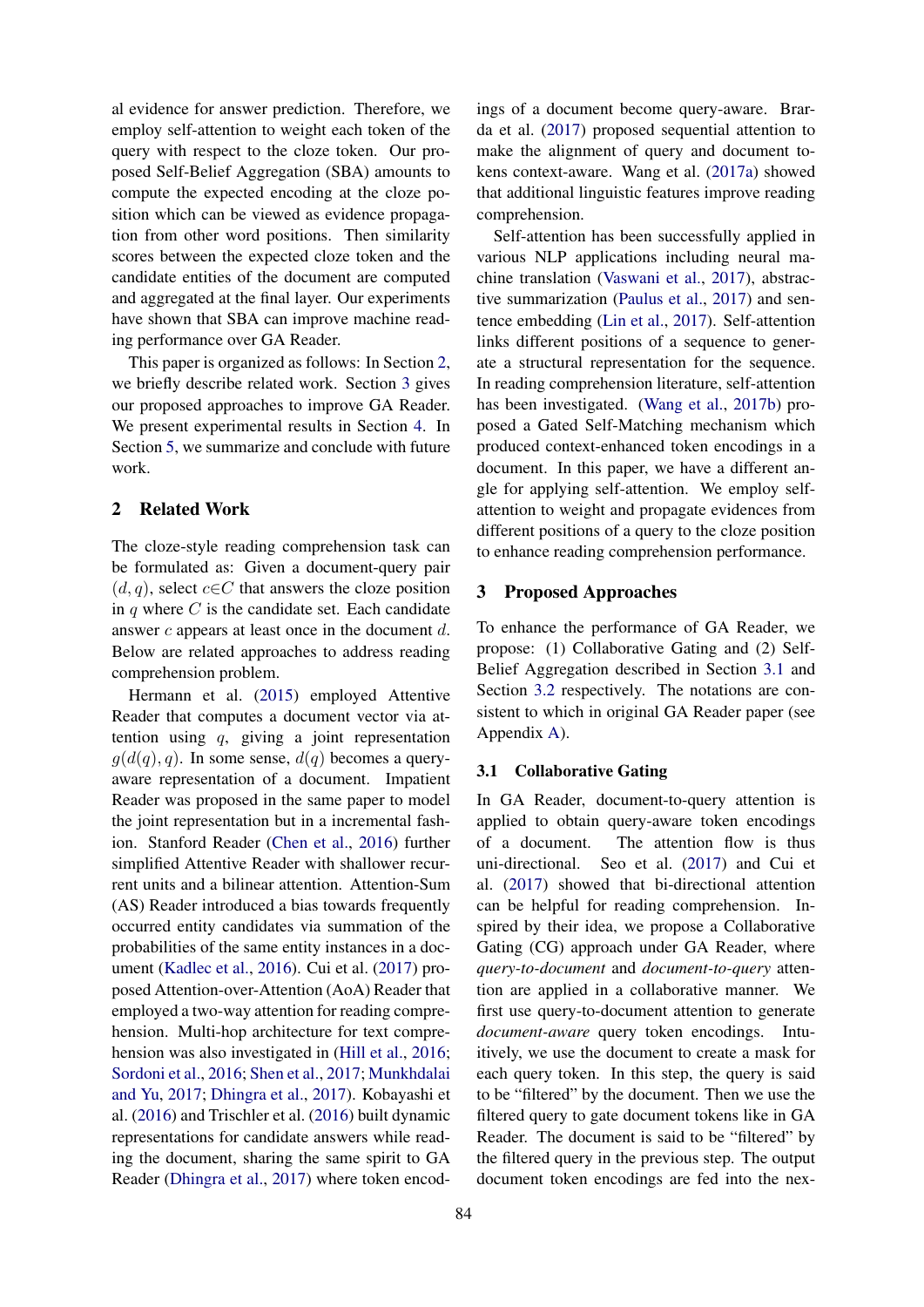

Figure 1: Collaborative Gating with a multi-hop architecture.

t computation layer. Figure 1 illustrates CG under a multi-hop architecture, showing that CG fits naturally into GA Reader. The mathematical notations are consistent to GA Reader described in Appendix A. Dashed lines represent dropout connections. CG modules are circled. At each layer, document tokens  $X$  and query tokens  $Y$  are fed into Bi-GRUs to obtain token encodings Q and D. Then we apply query-to-document attention to obtain a document-aware query representation using  $GA(Q, D)$ :

$$
\beta_j = softmax(D^T q_j) \tag{1}
$$

$$
\tilde{d}_j = D\beta_j \tag{2}
$$

$$
z_j = q_j \odot \tilde{d}_j \tag{3}
$$

Upon this, we get the filtered query tokens  $Z =$  $[z_1, z_2, ..., z_{|Q|}]$ . Then we apply document-toquery attention using  $Z$  to obtain a query-aware document representation using  $GA(D, Z)$ :

$$
\alpha_i = softmax(Z^T d_i) \tag{4}
$$

$$
\tilde{z}_i = Z\alpha_i \tag{5}
$$

$$
x_i = d_i \odot \tilde{z}_i \tag{6}
$$

The resulting sequence  $X = [x_1, x_2, ..., x_{|D|}]$  are fed into the next layer. We also explore another way to compute the term  $\tilde{z}$  in equation 5. In particular, we may replace  $Z$  by  $Q$  in equation 5 since Q is in the unmodified encoding space compared to Z. We will study this effect in detail in Section 4.

At the final layer of GA Reader, encoding at the cloze position is used to calculate similarity score for each word token in a document. We evaluate whether applying the query-to-document attention to filter the query is crucial before computing the similarity scores. In other words, we use  $D^{(K)}$  to filter the query producing  $Z^{(K)}$ . Then the score vector of document positions s is calculated as:

$$
s = softmax((z_l^{(K)})^T D^{(K)}) \tag{7}
$$

where index  $l$  is the cloze position. Similar to GA Reader, the prediction then can be obtained using equation 19 and equation 20 in Appendix A. We will study the effect of this final filtering in detail in Section 4.

#### 3.2 Self Belief Aggregation

In this section, we introduce self-attention for GA Reader to aggregate beliefs from positions other than the cloze position. The motivation is that surrounding words other than the cloze position of a query may be informative so that beliefs from the surrounding positions can be propagated into the cloze position in a weighted manner. We employ self-attention to measure the weight between the cloze and surrounding positions. Figure 2 shows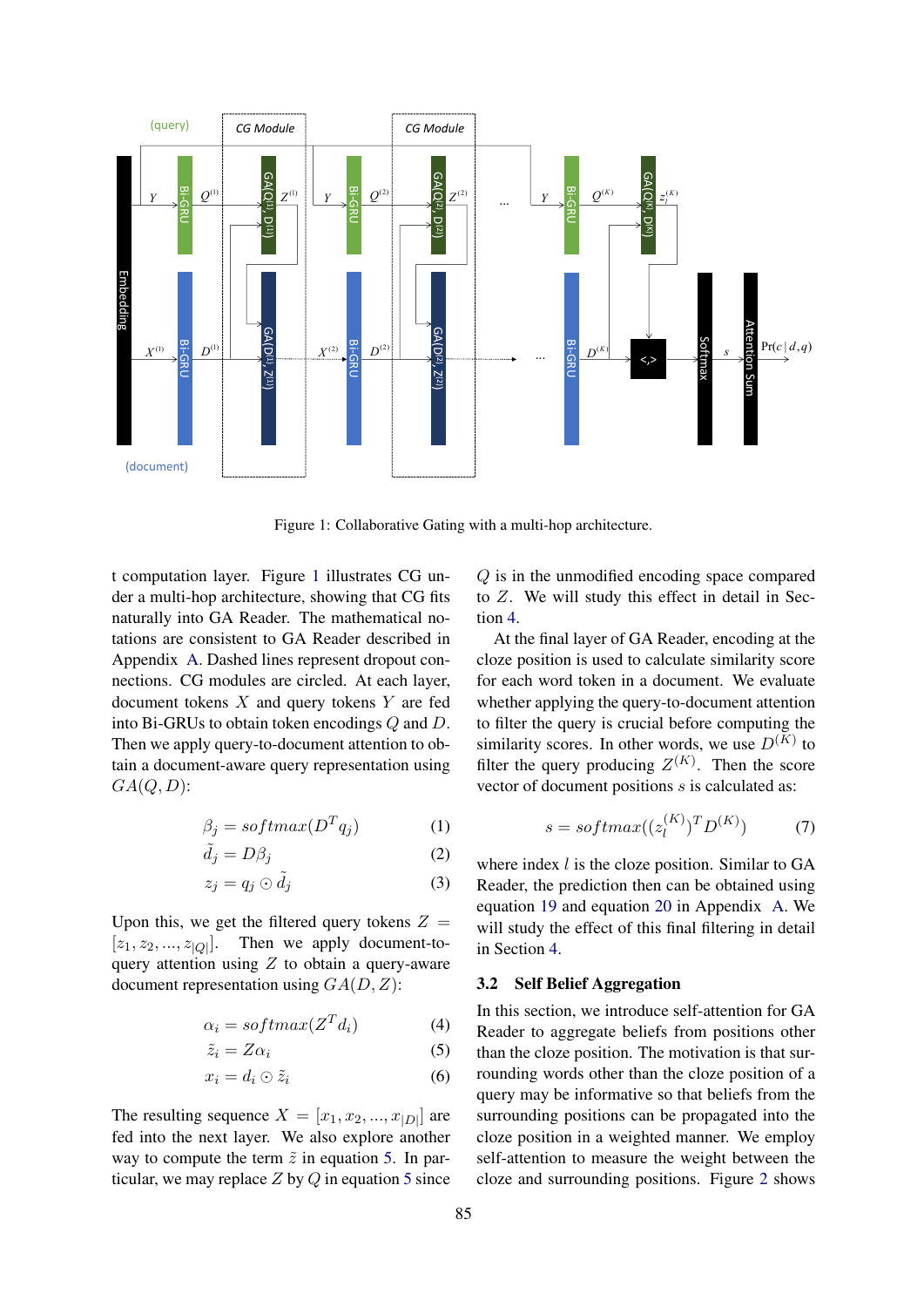

Figure 2: Self Belief Aggregation.

the Self-Belief Aggregation module at the final layer of GA Reader. Ouery  $Y$  is fed into the S-BA module that uses another Bi-directional GRU to obtain token encodings  $B = [b_1, b_2, ..., b_{|Q|}]$ . Then attention weights are computed using:

$$
B = \overleftrightarrow{GRU}(Y) \tag{8}
$$

$$
\lambda = softmax(B^T b_l) \tag{9}
$$

where l is the cloze position.  $\lambda$  measures the importance of each query word with respect to the cloze position. We compute weighted-sum  $E[q_l^{(K)}]$  $\binom{N}{l}$  using  $\lambda$  so that beliefs from surrounding words can be propagated and aggregated upon similarity score computation. Finally, scores at word positions of a document are calculated using:

$$
s = softmax((E[q_i^{(K)}])^T D^{(K)}) \qquad (10)
$$

When CG is applied jointly with SBA, the filtered query  $Z^{(K)}$  is used instead of  $Q^{(K)}$ . Namely,  $E[q_l^{(K)}]$  $\binom{K}{l}$ ]) is replaced by  $E[z_l^{(K)}]$  $\binom{N}{l}$ ) in equation 10.

Note that self-attention can also be applied on documents to model correlation among words in documents. Considering a document sentence *"Those efforts helped him earn the 2013 CNN Hero of the Year"* and query *"@placeholder was the 2013 CNN Hero of the Year"*. Obviously, the entity co-referenced by *him* is the answer. So we hope that self-attention may have the co-reference resolution effect for "him". We will provide empirical results in Section 4.

## 4 Experiments

 $Bi-GRU$   $Bi-GRU$   $POSCU$  approaches on public datasci **SBA Module**<br> **Bi-GRU posed approaches on public datasets in this sec** $b_1$   $\begin{bmatrix} b_1 \\ b_2 \end{bmatrix}$  **tion.** We provide experimental evaluation on our pro-

#### 4.1 Datasets

 $E[q_i^{(K)}]$  es. In particular, a query was generated by re- $D^{(K)}$   $\iff$   $\begin{cases} \frac{1}{2} & \frac{1}{2} \\ \frac{1}{2} & \frac{1}{2} \end{cases}$  Pr(*c* | *d*, *q*) bolder. Furthermore, entities in the news article<br>were anonymized to erase the world knowledge<br>and co-occurrence effect for reading comprehence et al.,  $2015$ <sup>1</sup> were used to evaluate our approachplacing an entity in the summary with @placeholder. Furthermore, entities in the news articles were anonymized to erase the world knowledge and co-occurrence effect for reading comprehension. Word embeddings of these anonymized entities are thus less informative.

> Another dataset was Who Did What<sup>2</sup> (WD-W) (Onishi et al., 2016), constructed from the LD-C English Gigaword newswire corpus. Document pairs appeared around the same time period and with shared entities were chosen. Then, one article was selected as document and another article formed a cloze-style query. Queries that were answered easily by the baseline were removed to make the task more challenging. Two versions of the WDW datasets were considered for experiments: a smaller "strict" version and a larger but noisy "relaxed" version. Both shared the same validation and test sets.

#### 4.2 Collaborative Gating Results

We evaluated Collaborative Gating under various settings. Recall from Section 3.1, we proposed two schemes for calculating the gates: Using Q or  $Z$  in equation 5. When using  $Z$  for computation, the semantics of the query are altered. When using the original Q, the semantics of the query are not altered. Moreover, we also investigate whether to apply query filtering at the final layer (denoted as "+final filtering" in Table 2).

Results show that CG helps compared to the baseline GA Reader. This may be due to the effect of query-to-document attention which makes the token encodings of a query more discriminable. Moreover, it is crucial to apply query filtering at the final layer. Using the original  $Q$  to compute the gates brought us the best results with an absolute gain of 0.7% compared to GA Reader on both the validation and test sets. Empirically, we found

<sup>1</sup>https://github.com/deepmind/rc-data <sup>2</sup>https://tticnlp.github.io/who\_did\_ what/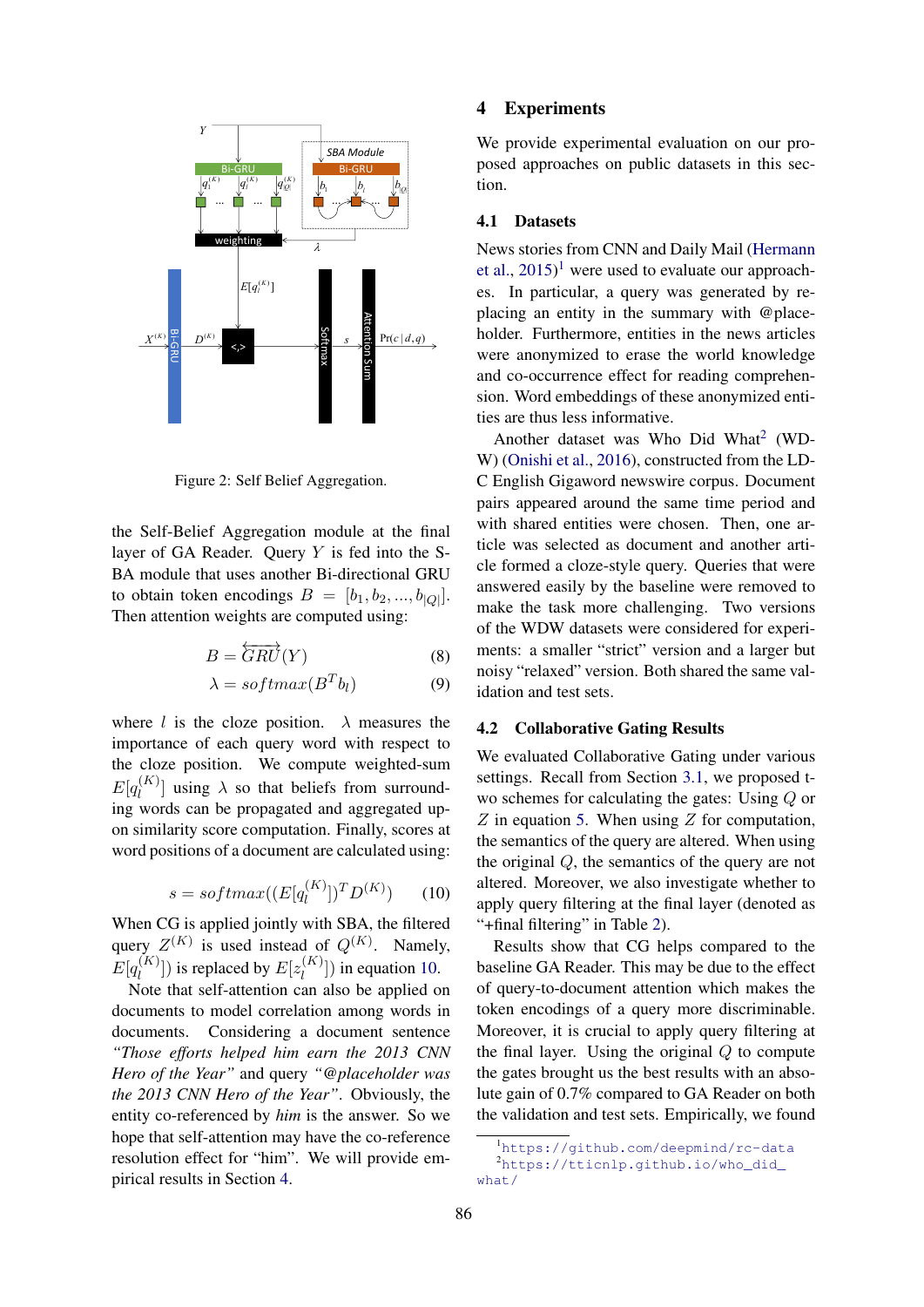| <b>Model</b>                      | <b>CNN</b> |      | <b>Daily Mail</b> |      | <b>WDW Strict</b>        |      | <b>WDW Relaxed</b>       |      |
|-----------------------------------|------------|------|-------------------|------|--------------------------|------|--------------------------|------|
|                                   | Val        | Test | Val               | Test | Val                      | Test | Val                      | Test |
| Deep LSTM Reader $\dagger$        | 55.0       | 57.0 | 63.3              | 62.2 | ۰                        |      | $\overline{\phantom{a}}$ |      |
| Attentive Reader †                | 61.6       | 63.0 | 70.5              | 69.0 | ۰                        | 53   |                          | 55   |
| Impatient Reader †                | 61.8       | 63.8 | 69.0              | 68.0 | $\overline{\phantom{0}}$ |      |                          |      |
| MemNets †                         | 63.4       | 66.8 |                   |      |                          |      |                          |      |
| AS Reader $\dagger$               | 68.6       | 69.5 | 75.0              | 73.9 |                          | 57   |                          | 59   |
| DER Network †                     | 71.3       | 72.9 |                   |      |                          |      |                          |      |
| Stanford AR +                     | 73.8       | 73.6 | 77.6              | 76.6 |                          | 64   |                          | 65   |
| Iterative AR +                    | 72.6       | 73.3 |                   |      |                          |      |                          |      |
| EpiReader †                       | 73.4       | 74.0 |                   |      |                          |      |                          |      |
| AoA Reader †                      | 73.1       | 74.4 |                   |      |                          |      |                          |      |
| ReasoNet †                        | 72.9       | 74.7 | 77.6              | 76.6 |                          |      |                          |      |
| NSE †                             |            |      |                   |      | 66.5                     | 66.2 | 67.0                     | 66.7 |
| BiDAF +                           | 76.3       | 76.9 | 80.3              | 79.6 |                          |      |                          |      |
| GA Reader +                       | 77.9       | 77.9 | 81.5              | 80.9 | 71.6                     | 71.2 | 72.6                     | 72.6 |
| MemNets (ensemble) $\dagger$      | 66.2       | 69.4 |                   |      |                          |      |                          |      |
| AS Reader (ensemble) †            | 73.9       | 75.4 | 78.7              | 77.7 |                          |      |                          |      |
| Stanford AR (ensemble) $\dagger$  | 77.2       | 77.6 | 80.2              | 79.2 |                          |      |                          |      |
| Iterative AR (ensemble) $\dagger$ | 75.2       | 76.1 |                   |      |                          |      |                          |      |
| CG                                | 78.6       | 78.6 | 81.9              | 81.4 | 72.4                     | 71.9 | 73.0                     | 72.6 |
| <b>SBA</b>                        | 78.5       | 78.9 | 82.0              | 81.2 | 71.5                     | 71.5 | 72.3                     | 71.3 |
| $CG + SBA$                        | 78.5       | 78.2 | 81.9              | 81.2 | 72.4                     | 72.0 | 73.1                     | 72.8 |

Table 1: Validation and test accuracies on CNN, Daily Mail and WDW. Results marked with  $\dagger$  are previously published results.

| Model                            | <b>Accuracy</b> |             |  |
|----------------------------------|-----------------|-------------|--|
|                                  | Val             | <b>Test</b> |  |
| GA Reader                        | 77.9            | 77.9        |  |
| $CG$ (by $Z$ )                   | 78.4            | 78.1        |  |
| CG (by Q)                        | 77.9            | 78.1        |  |
| $CG$ (by $Z$ , +final filtering) | 78.7            | 77.9        |  |
| $CG$ (by $Q$ , +final filtering) | 78.6            | 78.6        |  |

Table 2: Performance of Collaborative Gating under different settings on the CNN corpus.

that CG using  $Z$  for gate computation seems easier to overfit. Therefore, we use CG with the setting "by  $Q$ , +final filtering" for further comparison.

#### 4.3 Self-Belief Aggregation Results

To study the effect of SBA, we disabled CG in the reported experiments of this section. Furthermore, we compare the attention functions using dot product and a feed forward neural network with  $tanh()$ activation (Wang et al., 2017b). Results are shown in Table 3.

SBA yielded performance gain on all settings when the attention function was dot product. On the other hand, attention function using feed-

| Model                      | Accuracy |             |  |  |
|----------------------------|----------|-------------|--|--|
|                            | Val      | <b>Test</b> |  |  |
| <b>GA</b> Reader           | 77.9     | 77.9        |  |  |
| SBA on $Q^{(K)}$<br>(tanh) | 77.1     | 77.1        |  |  |
| SBA on $Q^{(K)}$           | 78.5     | 78.9        |  |  |
| SBA on $D^{(K)}$           | 78.1     | 78.3        |  |  |
| SBA on $D^{(K)}$ &O        | 78 1     | 78.2        |  |  |

Table 3: Performance of Self-Belief Aggregation under different settings on the CNN corpus.

forward neural network degraded accuracy compared to the baseline GA Reader which was surprising to us. Although SBA on  $Q^{(K)}$  and  $D^{(K)}$ individually yielded performance gain, combining them together did not bring further improvement. Even a slight drop in test accuracy was observed. Applying SBA on both query and document may make the training more difficult. From the empirical results, it seems that the learning process was led solely by document self-attention. In future work, we will consider a stepwise approach where the previous best model of a simplier network architecture will be used for initialization to avoid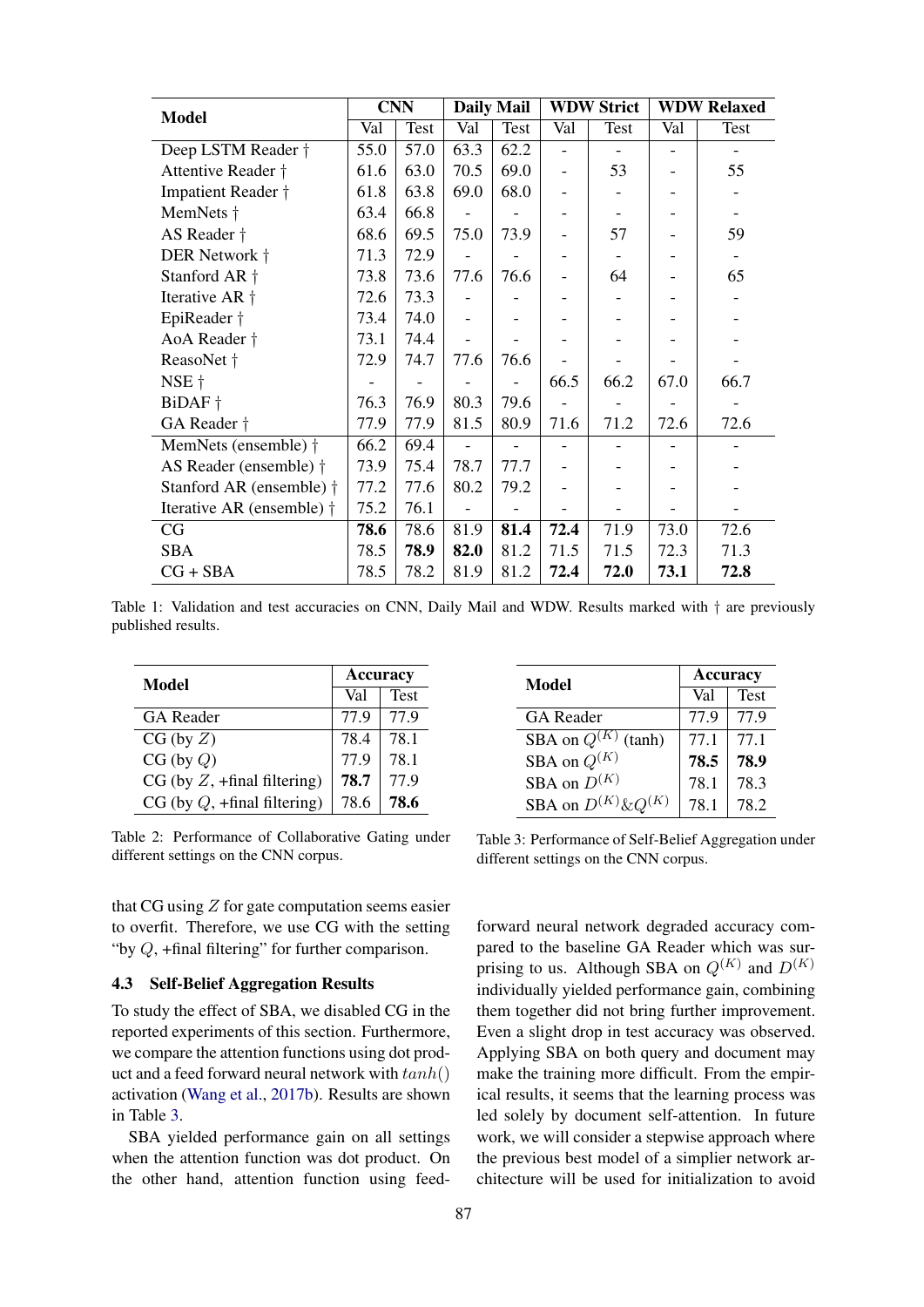| <b>Query:</b> in a video, @placeholder says he is sick of @entity3 being discriminated against in                |
|------------------------------------------------------------------------------------------------------------------|
| <b>@entity5 (Correct Answer: @entity18)</b>                                                                      |
| <b>GA Reader (Prediction: @entity4):</b>                                                                         |
| <b>@entity4</b> , the leader of the <b>@entity5 @entity9</b> ( @entity9 ), complains that <b>@entity5</b>        |
| 's membership of the <b>Centity</b> 11 means it is powerless to stop a flow of foreign immigrants                |
| , many from impoverished $\circledR$ entity 15, into his " small island " nation . in a video posted             |
| on $\phi$ entity 20, prince $\phi$ entity 18 said he was fed up with discrimination against $\phi$ entity 3      |
| living in $\omega$ entity 5.                                                                                     |
| <b>Collaborative Gating (Prediction: @entity18):</b>                                                             |
| <b>@entity4</b> , the leader of the <b>@entity5 @entity9</b> ( <b>@entity9</b> ), complains that <b>@entity5</b> |
| 's membership of the <b>Centity 11</b> means it is powerless to stop a flow of foreign immigrants                |
| , many from impoverished $\Theta$ <b>@entity15</b> , into his " small island " nation . in a video posted        |
| on <b>@entity20</b> , prince <b>@entity18</b> said he was fed up with discrimination against <b>@entity3</b>     |
| living in $\omega$ entity $5$ .                                                                                  |
| Self Belief Aggregation (Prediction: @entity18):                                                                 |
| <b>@entity4</b> , the leader of the <b>@entity5 @entity9</b> ( <b>@entity9</b> ), complains that <b>@entity5</b> |
| 's membership of the <b><i>Centity11</i></b> means it is powerless to stop a flow of foreign immigrants          |
| , many from impoverished $\Theta$ entity 15, into his " small island " nation . in a video posted                |
| on $\phi$ entity 20, prince $\phi$ entity 18 said he was fed up with discrimination against $\phi$ entity 3      |
| living in $@$ entity5.                                                                                           |

Figure 3: Comparison between GA Reader and our proposed approaches. Entities with more red color receives higher softmax scores.

joint training from scratch. Self-attention over a long document may be difficult. Constraints such as locality may be imposed to restrict the number of word candidates in self-attention. We conjecture that modeling co-reference between entities and pronouns may be helpful compared to the fullblown self-attention over all word tokens in a document.

Figure 4 shows self-attention on two sample queries using a trained model. Surprisingly, the attention weight at the cloze position is almost



Figure 4: Self beliefs on each query positions with respect to @placeholder.

equal to unity. As a result, the weighted-sum of encodings at the cloze position reduces to encoding at the cloze position, that is the assumption of GA Reader. This may imply that SBA somehow

contributes to better GA Reader training. Since the attention weight at the cloze position is almost unity, SBA can be removed during test. On the other hand, SBA did not work well on smaller datasets such as WDW.

# 4.4 Overall Results

We compare our approaches with previous published models as shown in Table 1. Note that CG and SBA are under the best settings reported in previous sections. CG+SBA denotes the combination of the best settings of our proposed approaches described in earlier sections. Overall, our approaches achieved the best validation and test accuracies on all datasets. On CNN and Daily Mail, CG or SBA performed similarly. But the combination of them did not always yield additional gain on all datasets. CG exploited information from query and document while SBA only used query. Although these two approaches are quite different, CG and SBA may not have strong complementary relationship for combination from the empirical results.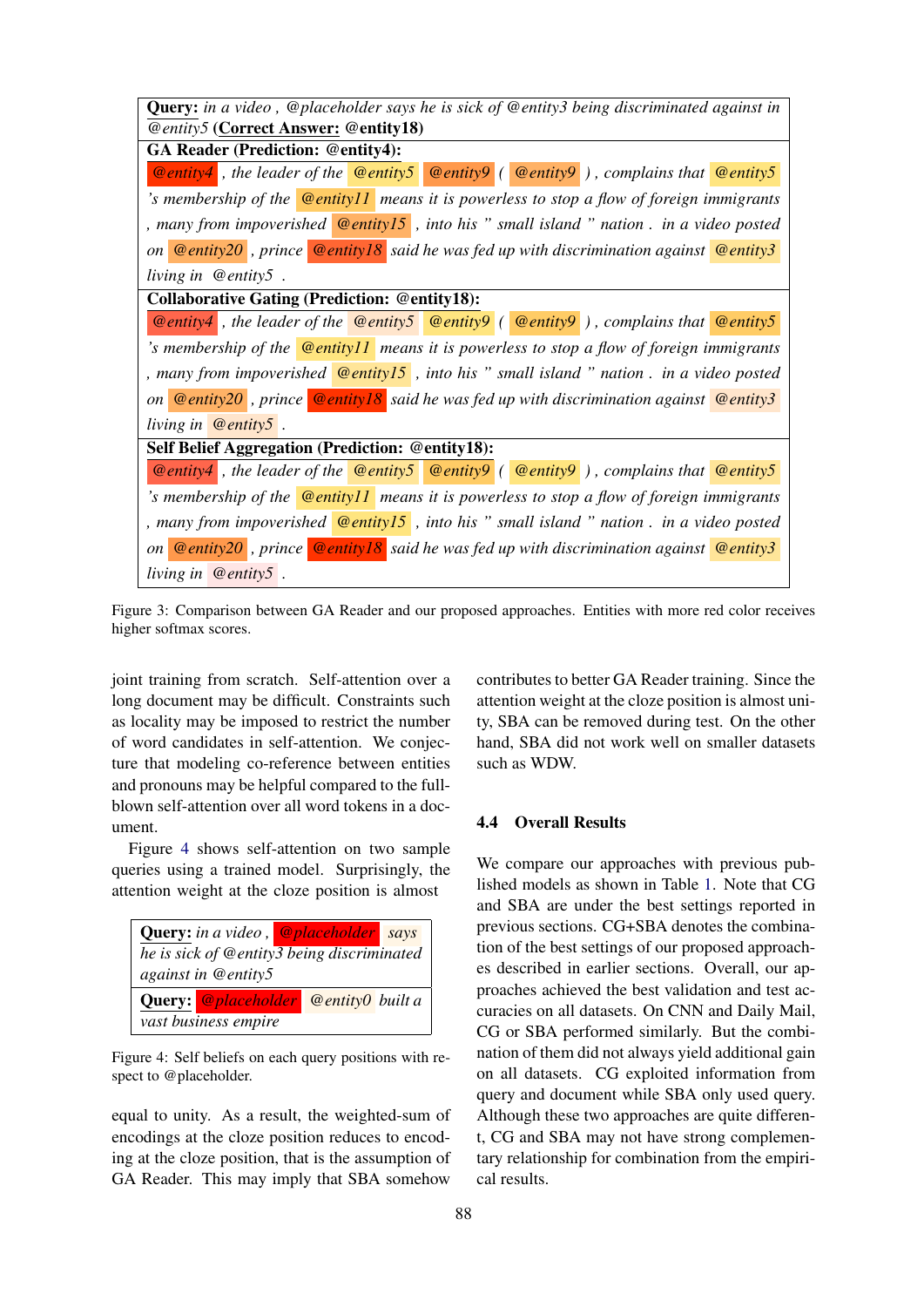#### 4.5 Significance Testing

We conducted McNemar's test on the best results we achieved using sclite toolkit<sup>3</sup>. The test showed the gains we achieved were all significant at 95% confidence level. To complete the test, we repeated the baseline GA Reader. Our repetition of GA Reader yielded almost the same accuracies reported by the original GA Reader paper.

# 5 Conclusion

We presented Collaborative Gating and Self-Belief Aggregation to optimize Gated-Attention Reader. Collaborative Gating employs documentto-query and query-to-document attentions in a collaborative and multi-hop manner. With gating mechanism, both document and query are filtered to achieve more fine-grained feature representation for machine reading. Self-Belief Aggregation attempts to propagate encodings of other query words into the cloze position using self-attention to relax the assumption of GA Reader. We evaluated our approaches on standard datasets and achieved state-of-the-art results compared to the previously published results. Collaborative Gating performed well on all datasets while SBA seems to work better on large datasets. The combination of Collaborative Gating and Self-Belief Aggregation did not bring significant additive improvements, which may imply that they are not complementary. We hope that self-attention mechnism may capture the effect of co-reference among words. So far, experimental results did not bring gain more than we hope for. Perhaps more constraints in selfattention should be imposed to learn a better model for future work. Another future investigation would be to apply SBA at each layer of GA Reader and further investigate better interaction with Collaborative Gating.

# References

- Rami Al-Rfou, Guillaume Alain, Amjad Almahairi, Christof Angermueller, Dzmitry Bahdanau, Nicolas Ballas, Frédéric Bastien, Justin Bayer, Anatoly Belikov, Alexander Belopolsky, et al. 2016. Theano: A python framework for fast computation of mathematical expressions. *arXiv preprint* .
- Dzmitry Bahdanau, Kyunghyun Cho, and Yoshua Bengio. 2015. Neural machine translation by jointly learning to align and translate. In *Proceedings of*

*the International Conference on Learning Representations*.

- Sebastian Brarda, Philip Yeres, and Samuel R. Bowman. 2017. Sequential attention: A context-aware alignment function for machine reading. In *ACL 2017 2nd Workshop on Representation Learning for NLP*.
- Danqi Chen, Jason Bolton, and Christopher D Manning. 2016. A thorough examination of the cnn/daily mail reading comprehension task. In *Proceedings of the 54th Annual Meeting of the Association for Computational Linguistics*.
- Kyunghyun Cho, Bart Van Merriënboer, Caglar Gulcehre, Dzmitry Bahdanau, Fethi Bougares, Holger Schwenk, and Yoshua Bengio. 2014. Learning phrase representations using rnn encoder-decoder for statistical machine translation. In *Proceedings of the Empirical Methods in Natural Language Processing*.
- Yiming Cui, Zhipeng Chen, Si Wei, Shijin Wang, Ting Liu, and Guoping Hu. 2017. Attention-overattention neural networks for reading comprehension. In *Proceedings of the 55th Annual Meeting of the Association for Computational Linguistics*.
- Bhuwan Dhingra, Hanxiao Liu, Zhilin Yang, William W Cohen, and Ruslan Salakhutdinov. 2017. Gated-attention readers for text comprehension. In *Proceedings of the 55th Annual Meeting of the Association for Computational Linguistics*.
- Bhuwan Dhingra, Zhong Zhou, Dylan Fitzpatrick, Michael Muehl, and William W Cohen. 2016. Tweet2vec: Character-based distributed representations for social media. In *Proceedings of the 54th Annual Meeting of the Association for Computational Linguistics*.
- Karl Moritz Hermann, Tomas Kocisky, Edward Grefenstette, Lasse Espeholt, Will Kay, Mustafa Suleyman, and Phil Blunsom. 2015. Teaching machines to read and comprehend. In *Advances in Neural Information Processing Systems*. pages 1693– 1701.
- Felix Hill, Antoine Bordes, Sumit Chopra, and Jason Weston. 2016. The goldilocks principle: Reading children's books with explicit memory representations. In *Proceedings of the 4th International Conference on Learning Representations*.
- Rudolf Kadlec, Martin Schmid, Ondrej Bajgar, and Jan Kleindienst. 2016. Text understanding with the attention sum reader network. In *Proceedings of the 54th Annual Meeting of the Association for Computational Linguistics*.
- Diederik Kingma and Jimmy Ba. 2015. Adam: A method for stochastic optimization. In *Proceedings of the International Conference on Learning Representations*.

<sup>3</sup>http://www1.icsi.berkeley.edu/Speech/ docs/sctk-1.2/sclite.htm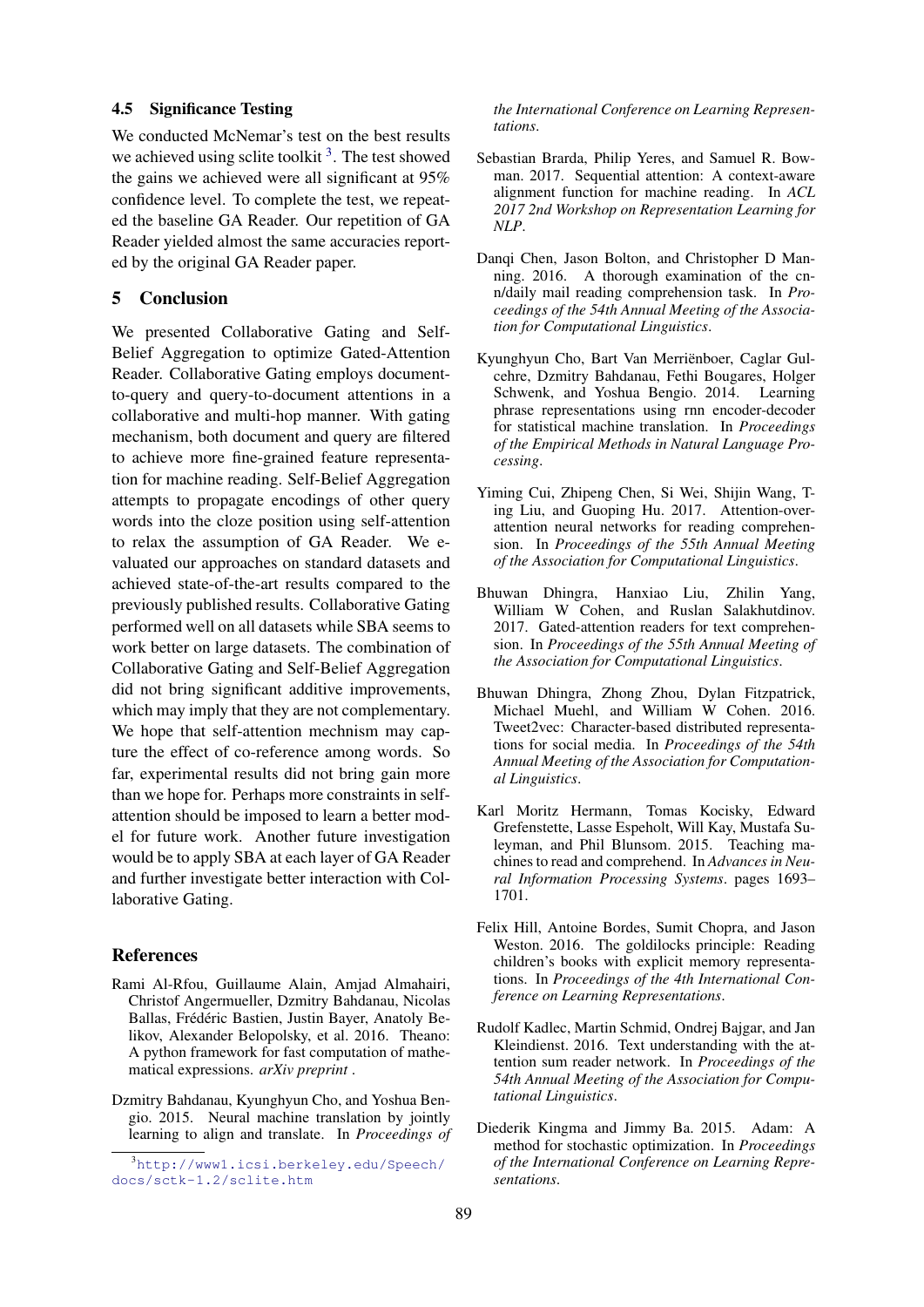- Sosuke Kobayashi, Ran Tian, Naoaki Okazaki, and Kentaro Inui. 2016. Dynamic entity representation with max-pooling improves machine reading. In *HLT-NAACL*. pages 850–855.
- Peng Li, Wei Li, Zhengyan He, Xuguang Wang, Ying Cao, Jie Zhou, and Wei Xu. 2016. Dataset and neural recurrent sequence labeling model for opendomain factoid question answering. *arXiv preprint arXiv:1607.06275* .
- Zhouhan Lin, Minwei Feng, Cicero Nogueira dos Santos, Mo Yu, Bing Xiang, Bowen Zhou, and Yoshua Bengio. 2017. A structured self-attentive sentence embedding. In *Proceedings of the International Conference on Learning Representations*.
- Tsendsuren Munkhdalai and Hong Yu. 2017. Reasoning with memory augmented neural networks for language comprehension. In *Proceedings of the 5th International Conference on Learning Representations*.
- Takeshi Onishi, Hai Wang, Mohit Bansal, Kevin Gimpel, and David McAllester. 2016. Who did what: A large-scale person-centered cloze dataset. In *Proceedings of the Empirical Methods in Natural Language Processing*.
- Razvan Pascanu, Tomas Mikolov, and Yoshua Bengio. 2013. On the difficulty of training recurrent neural networks. In *International Conference on Machine Learning*. pages 1310–1318.
- Romain Paulus, Caiming Xiong, and Richard Socher. 2017. A deep reinforced model for abstractive summarization. *arXiv preprint arXiv:1705.04304* .
- Jeffrey Pennington, Richard Socher, and Christopher Manning. 2014. Glove: Global vectors for word representation. In *Proceedings of the empirical methods in natural language processing*. pages 1532–1543.
- Minjoon Seo, Aniruddha Kembhavi, Ali Farhadi, and Hannaneh Hajishirzi. 2017. Bidirectional attention flow for machine comprehension. In *Proceedings of the International Conference on Learning Representations*.
- Yelong Shen, Po-Sen Huang, Jianfeng Gao, and Weizhu Chen. 2017. Reasonet: Learning to stop reading in machine comprehension. In *Proceedings of the 23rd ACM SIGKDD International Conference on Knowledge Discovery and Data Mining*. ACM, pages 1047–1055.
- Alessandro Sordoni, Philip Bachman, Adam Trischler, and Yoshua Bengio. 2016. Iterative alternating neural attention for machine reading. *arXiv preprint arXiv:1606.02245* .
- Sainbayar Sukhbaatar, Jason Weston, Rob Fergus, et al. 2015. End-to-end memory networks. In *Advances in neural information processing systems*. pages 2440–2448.
- Adam Trischler, Zheng Ye, Xingdi Yuan, and Kaheer Suleman. 2016. Natural language comprehension with the epireader. In *Proceedings of the Empirical Methods in Natural Language Processing*.
- Ashish Vaswani, Noam Shazeer, Niki Parmar, Jakob Uszkoreit, Llion Jones, Aidan N. Gomez, Lukasz Kaiser, and Illia Polosukhin. 2017. Attention is all you need. In *Advances in neural information processing systems*.
- Hai Wang, Takeshi Onishi, Kevin Gimpel, and McAllester David. 2017a. Emergent predication structure in hidden state vectors of neural readers. In *Proceedings of the 55th Annual Meeting of the Association for Computational Linguistics*.
- Wenhui Wang, Nan Yang, Furu Wei, Baobao Chang, and Ming Zhou. 2017b. Gated self-matching networks for reading comprehension and question answering. In *Proceedings of the 55th Annual Meeting of the Association for Computational Linguistics*. volume 1, pages 189–198.
- Jason Weston, Sumit Chopra, and Antoine Bordes. 2014. Memory networks. *arXiv preprint arXiv:1410.3916* .

## A Gated-Attention Reader

Dhingra et al. (2017) proposed Gated-Attention Reader that combined two successful factors for text comprehension: *Multi-hop architecture* (Weston et al., 2014; Sukhbaatar et al., 2015) and *attention mechanism* (Bahdanau et al., 2015; Cho et al., 2014). At each layer, the Gated-Attention module applies attention to interact with each dimension of token encodings of a document, generating query-aware token encodings. The gated token encodings were then fed as inputs to the next layer. After a multi-hop representation learning, dot product was applied to measure the relevance between each word position in a document and the cloze position of a query. The score of each candidate entity token was calculated and summed like in the Attention-Sum Reader. Below are the details describing GA Reader computation.

Gated Recurrent Units (GRU) are used for text encoding. For an input sequence  $X =$  $[x_1, x_2, ..., x_T]$ , the output sequence  $H =$  $[h_1, h_2, ..., h_T]$  can be computed as follows:

$$
r_t = \sigma(W_r x_t + U_r h_{t-1} + b_r)
$$
  
\n
$$
z_t = \sigma(W_z x_t + U_z h_{t-1} + b_z)
$$
  
\n
$$
\tilde{h}_t = \tanh(W_h x_t + U_h (r_t \odot h_{t-1}) + b_h)
$$
  
\n
$$
h_t = (1 - z_t) \odot h_{t-1} + z_t \odot \tilde{h}_t
$$